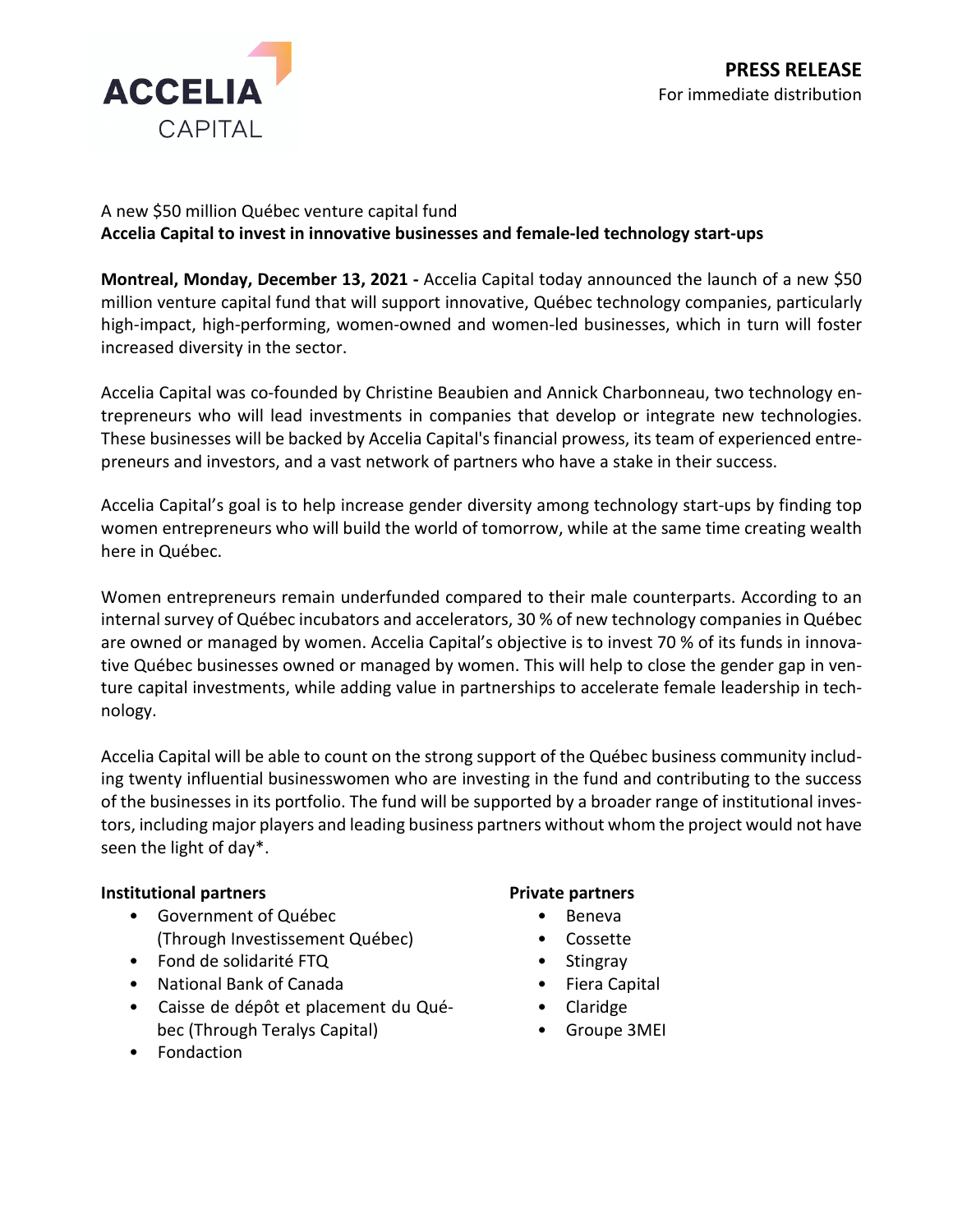#### **Québec businesswomen are mobilizing:**

- Monique F. Leroux, Corporate Director
- Suzanne Blanchet, Corporate Director
- Marie-Josée Lamothe, Corporate Director
- Louise St-Pierre, Corporate Director
- Isabelle Bettez, Technology Entrepreneur, Administrator and Investor
- Mélanie Dunn, Chief Executive Officer, Cossette
- Claudine Blondin Co-Chair, Claudine and Stephen Bronfman Family Foundation
- Karinne Bouchard, Chief Executive Officer, Gestion Karinne Bouchard
- Isabelle Gendreau, Director of Finance and Investments, Groupe 3MEI Inc.
- Anna Martini, Executive Vice-President and Chief Financial Officer, Groupe CH and Evenko
- Dany Paradis, Senior Vice-President, Alythia
- Sylvie LaPerrière, Global Internet Expert
- Johanne Lépine, Corporate Director
- Marinella Ermacora, Corporate Director
- Dominique Décarie, President, Décarie Executive Search
- Danielle Charest, President and Chief Executive Officer, Jalon
- Manon Boisclair, Founder and Chief Executive Officer, InnovID B2
- Kathleen Ngassam, Angel Investor
- Lucie Pellerin, President and Founder, TALINKO
- Johanne Devin, IT Entrepreneur
- Marie Élaine Farley, President and Chief Executive Officer, Chambre de la sécurité financière

### **Quotes**

"Numerous studies demonstrate that women receive less venture capital funding than their male counterparts, despite the fact that they are increasingly active in launching technology companies. It is now generally recognized that increased diversity promotes better decisions in companies and often leads to better performance. Accelia Capital was created to leverage this unique opportunity to generate good returns for our investors while creating sustainable impact in Québec by supporting and accelerating female leadership in technology."

### *Christine Beaubien, Co-Founder and Managing Partner, Accelia Capital.*

"The words "Québec talent" bring to mind the creativity, inventiveness and resilience of local entrepreneurs. We are convinced that by mobilizing the business community and supporting businesses owned or managed by women, Accelia Capital will be a catalyst for their development and for helping to create diversified wealth in the Québec economy. "

### *Annick Charbonneau, Co-Founder and Managing Partner, Accelia Capital.*